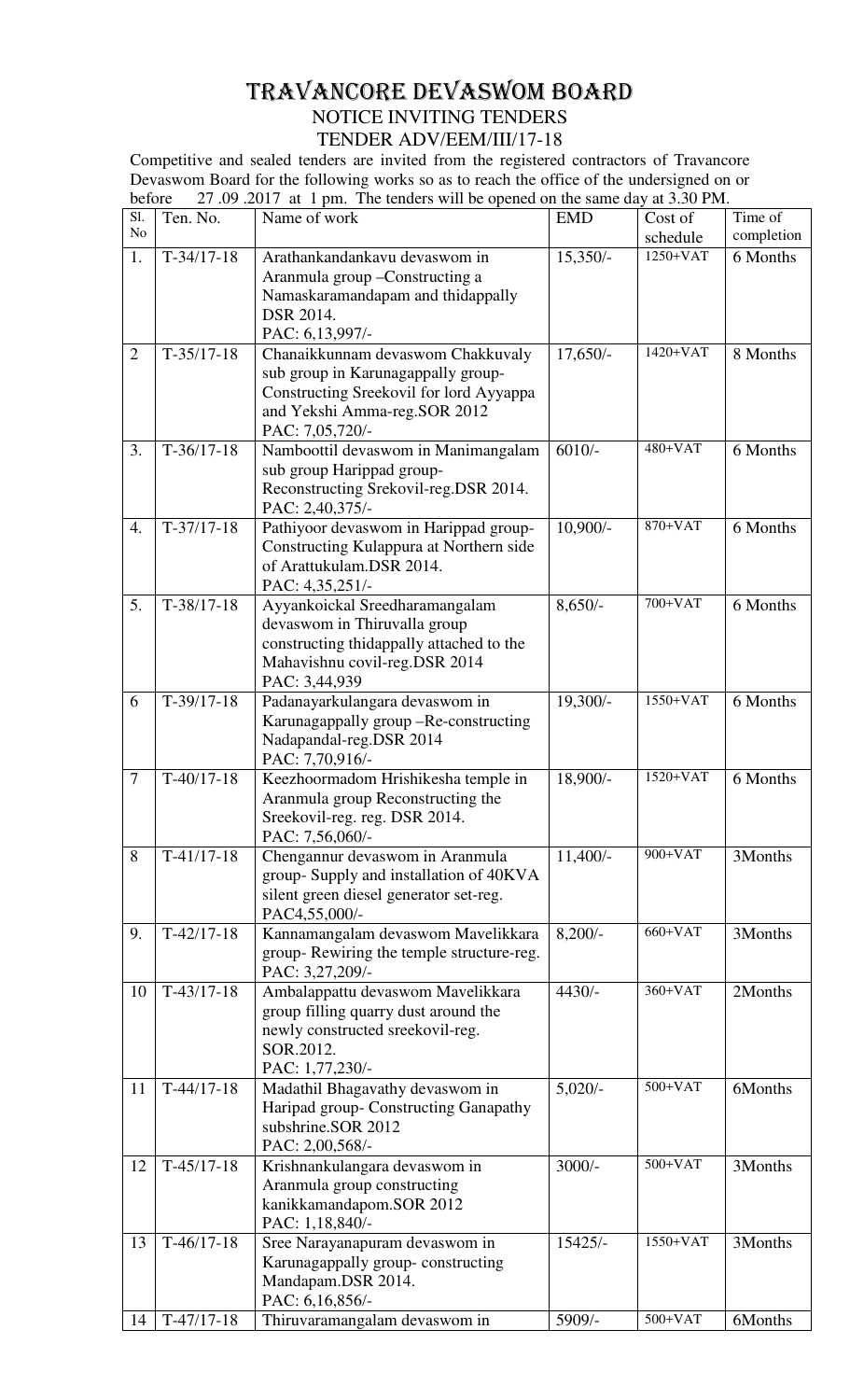|    |              | Thrivalla group-constructing mandapam<br>and Nagathara.DSR 2014.<br>PAC: 2,36,360/-                                                                                                           |           |             |          |
|----|--------------|-----------------------------------------------------------------------------------------------------------------------------------------------------------------------------------------------|-----------|-------------|----------|
| 15 | $T-48/17-18$ | Keezhoormadam devaswom in Aranmula<br>group digging a well. SOR 2012.<br>PAC: 90,700/-                                                                                                        | $2280/-$  | $250+VAT$   | 3Months  |
| 16 | $T-49/17-18$ | Mullavakulangara devaswom in Haripad<br>group-constructing subshrine for<br>Yakshi.SOR 2012.<br>PAC: 2,47,398/-                                                                               | $6200/-$  | $650+VAT$   | 3Months  |
| 17 | $T-50/17-18$ | Kandakalan Nada devaswom in<br>Mavelikkara group-constructing<br>Nadapandal.DSR 2014.<br>PAC: 34,8,425/-                                                                                      | $8710/-$  | 700+VAT     | 12Months |
| 18 | $T-51/17-18$ | Cherthala devaswom in Ambalapuzha<br>group- Improvements to the<br>Pradakshinavazhy around the subshrine<br>of Yekshi, Sastha and repairs and<br>maintenance work.SOR 2012<br>PAC: 4,34,399/- | $10860/-$ | 870+VAT     | 3Months  |
| 19 | $T-52/17-18$ | Mazhukeermel devsawom in Thriuvalla<br>group-Constructing stage.SOR 2012<br>PAC: 3,72,168/-                                                                                                   | $9304/-$  | $750+VAT$   | 6Months  |
| 20 | $T-53/17-18$ | Vettikulangara devsawom in Haripad<br>group providing AC ceiling to the<br>Anakkottil.SOR 2012<br>PAC: 1,11,189/-                                                                             | $2780/-$  | $225+VAT$   | 3Months  |
| 21 | $T-54/17-18$ | Kirathankavu devaswom in Aranmula<br>group-Constructing a Annadanappura.<br>PAC: 7,68,622/-DSR 2014                                                                                           | 19215/-   | $2000+VAT$  | 12Months |
| 22 | $T-55/17-18$ | Cherthala devaswom in Ambalapuzha<br>group-Constructing semi permanent shed<br>for Pachakappura.SOR 2012.<br>PAC: 2,14,151/-                                                                  | $5353/-$  | $450 + VAT$ | 3Months  |
| 23 | $T-56/17-18$ | Mudiyoorkonam devaswom in Aranmula<br>group- Constructing toe wall at east side<br>temple compound.DSR 2014.<br>PAC: 98,000/-                                                                 | $2450/-$  | $200+VAT$   | 3Months  |
| 24 | $T-57/17-18$ | Anirudheswaram devaswom in<br>Thiruvalla group- urgent repairs and<br>maintenance to the existing damaged<br>Pradakshinavazhy.DSR 2014.<br>PAC: 2,71,841/-                                    | $6796/-$  | 550+VAT     | 3Months  |
| 25 | $T-58/17-18$ | Puthiyakavu devaswom in<br>Karunagappally group-constructing<br>retaining wall at three sides (North -east<br>and west) of temple pond.DSR 2014.<br>PAC: 6,64,874/-                           | $16620/-$ | 1350+VAT    | 6Months  |
| 26 | $T-59/17-18$ | Oachira devaswom in Karunagappally<br>group-Constructing entrance gate way<br>DSR 2014.<br>PAC: 4,43,366/-                                                                                    | 11,084/-  | $900+VAT$   | 6Months  |
| 27 | $T-60/17-18$ | Bharanikavu devaswom in<br>Karunagappally group-re-constructing<br>retaining wall and compound wall.<br>DSR 2014.<br>PAC: 6,30,434/-                                                          | $15760/-$ | $1260+VAT$  | 6Months  |
| 28 | $T-61/17-18$ | Puthukulangara devaswm in<br>Ambalapuzha group -Re-constructing<br>the roof of Sreekovil.<br>PAC: 9,35,000/-                                                                                  | $23375/-$ | $1870+VAT$  | 8Months  |
| 29 | $T-62/17-18$ | Thevalakkara devaswom in<br>Karunagappally group- urgent repairs<br>and maintenance to the Ornamental<br>gopuram and Anakkottil. SOR 2012.<br>PAC: 1,34,855/-                                 | $3371/-$  | $270+VAT$   | 6Months  |
| 30 | $T-62/17-18$ | Mudiyoorkonam devaswom in Aranmula                                                                                                                                                            | $7675/-$  | $615+VAT$   | 6Months  |